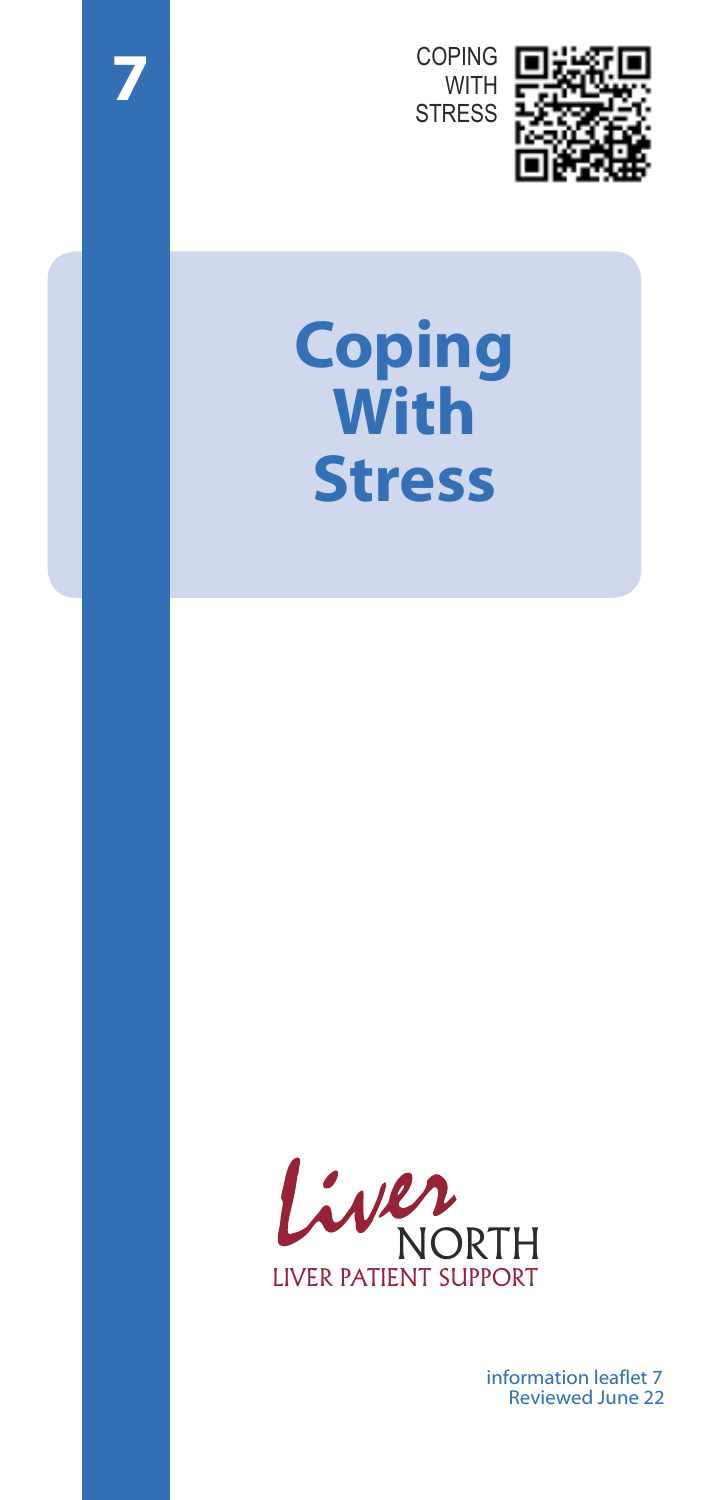#### **What is stress?**

We all feel stressed at times even when we don't have the added worry of illness. Stress is how we feel when we are overwhelmed by the demands of our lives. Not all stress is bad for you though, a certain amount of stress is good because it gets you going and gives you the energy to do something.

## **What am I feeling when I am stressed?**

The way your body responds physiologically to any stressful event is the SAME whatever the threat is. Centuries ago humans lived in a dangerous world where the threat of attack from fierce animals was a real and daily possibility. This 'fight-or-flight' response has evolved to keep you safe and alive. Your body immediately and automatically produces adrenaline, the heart beats faster, blood pressure is raised, muscles tense and you breathe faster, all of which causes blood to be pumped rapidly to the muscles and brain. This makes the body very alert, with high levels of energy being produced, so that you can respond to the threat and use up this energy by either running away or fighting. However, our stress in the 21st century tends to be due to things we can't fight or run away from, so we never use that pent-up energy produced by the 'fight-or-flight' response. Over time this inability of the body to return to a balanced state has negative consequences for our health. One of the effects of the 'fight-orflight' response is to temporarily suppress the functioning of the immune system. This can leave you vulnerable to infection and illness if your body remains on high alert (and with lowered immune system function) for long periods of time.

## **What am I thinking when I'm stressed?**

Your thoughts have an important effect on how you feel about yourself and your capabilities. Negative thoughts are usual when you are stressed and can be very difficult to ignore. These thoughts interact with your emotions and make you feel worse about yourself and what is happening to you. On the other hand positive thoughts can lift your mood and make you feel much better and more able to cope with the situation. For example, if you wake up one morning feeling tired and unmotivated due to the effects of your illness, you could think that this is how you will always feel from now on and that the active life you had before is now impossible. These negative thoughts lead on to more negative thoughts and at the same time decrease your motivation so that it becomes even more difficult to get out of bed. On the other hand you could think that this morning is just a particularly bad day and that tomorrow you will feel better. Getting out of bed becomes a challenge and this thought motivates you to sit up on the edge of the bed. After a short rest you focus on the next step - standing up and walking to the bedroom door. You set yourself small targets and each time you achieve a target you feel a wave of satisfaction which slowly lifts your mood. Instead of immediately thinking 'I can't do this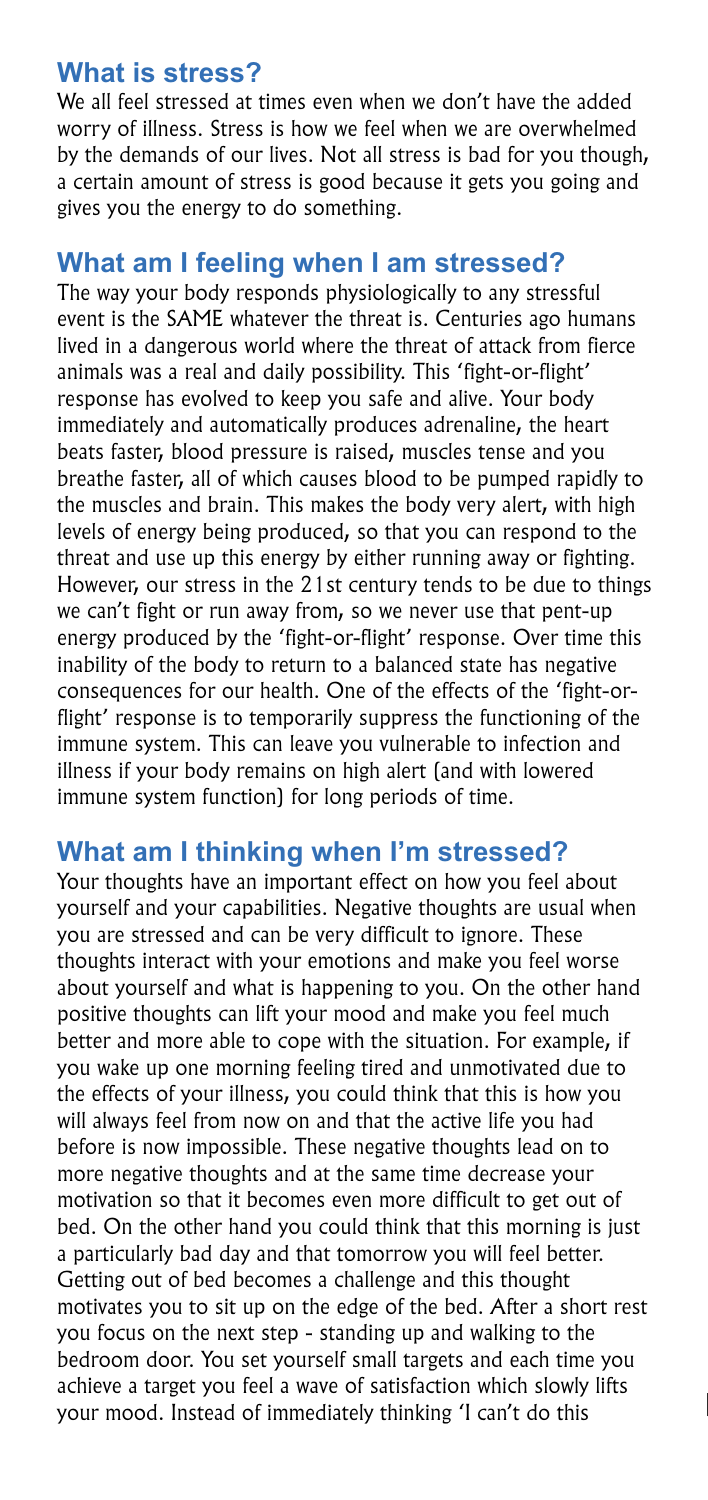because....' say to yourself 'I can do this because ' Thinking positively makes you feel stronger and more motivated.

## **What can I do to help myself?**

The doctor may prescribe anti-anxiety drugs, which you may not want to take because of the possibility of side effects and reactions with the medication you are already taking. Other methods of dealing with stress which do not have these disadvantages include learning relaxation techniques using biofeedback, the cognitive therapies which involve changing the way people think about their problems and encouraging social support from families and friends. Right now you can learn some straightforward relaxation techniques which have an immediate effect on the 'fight-or-flight response'. Not only are these effective self-help strategies to deal with your stress but they put YOU back in control, which also reduces your feelings of anxiety and panic.

#### Breath control -

How you breathe is linked to your state of mind. If you are relaxed your breathing will be slow, deep and regular. When you are stressed your breathing becomes fast, shallow and irregular. Over-breathing (or hyperventilation) like this alters the way in which oxygen and carbon dioxide enter and exit the body. The balance of these gases within you is altered and this can cause other symptoms like chest pain and muscle spasm and eventually collapse. By consciously monitoring how you breathe and deliberately slowing down your rate of breathing you will become relaxed. An important strategy for managing your stress is to practise monitoring your breathing WHEN YOU ARE NOT STRESSED and then over a period of time learn to control your breathing rate so that you will be able use this relaxation technique easily when you feel yourself becoming tense and stressed.

When you do feel stressed try the 7-11 breathing exercise: 'Breathe in through your nose to the count of 7 and out through your nearly closed lips to the count of 11. Do this several times until your breathing rate has decreased and you feel more relaxed.

Count silently in your head and try to breathe into your stomach rather than only into your lungs.

Muscle relaxation - When your muscles are tense deliberately relax your shoulders and any other muscles that feel tight. Learn to recognize the difference between tense muscles and relaxed muscles by tightening all the muscles in your body and then slowly relaxing them one group at a time.

## **How does what I eat affect my stress levels?**

Some foods have a calming effect and can lift your mood by providing tryptophan which the body converts to serotonin, a hormone known to enhance mood. Bananas, pineapple, dates, avocados, walnuts, tomatoes, wholemeal bread, pasta, rice,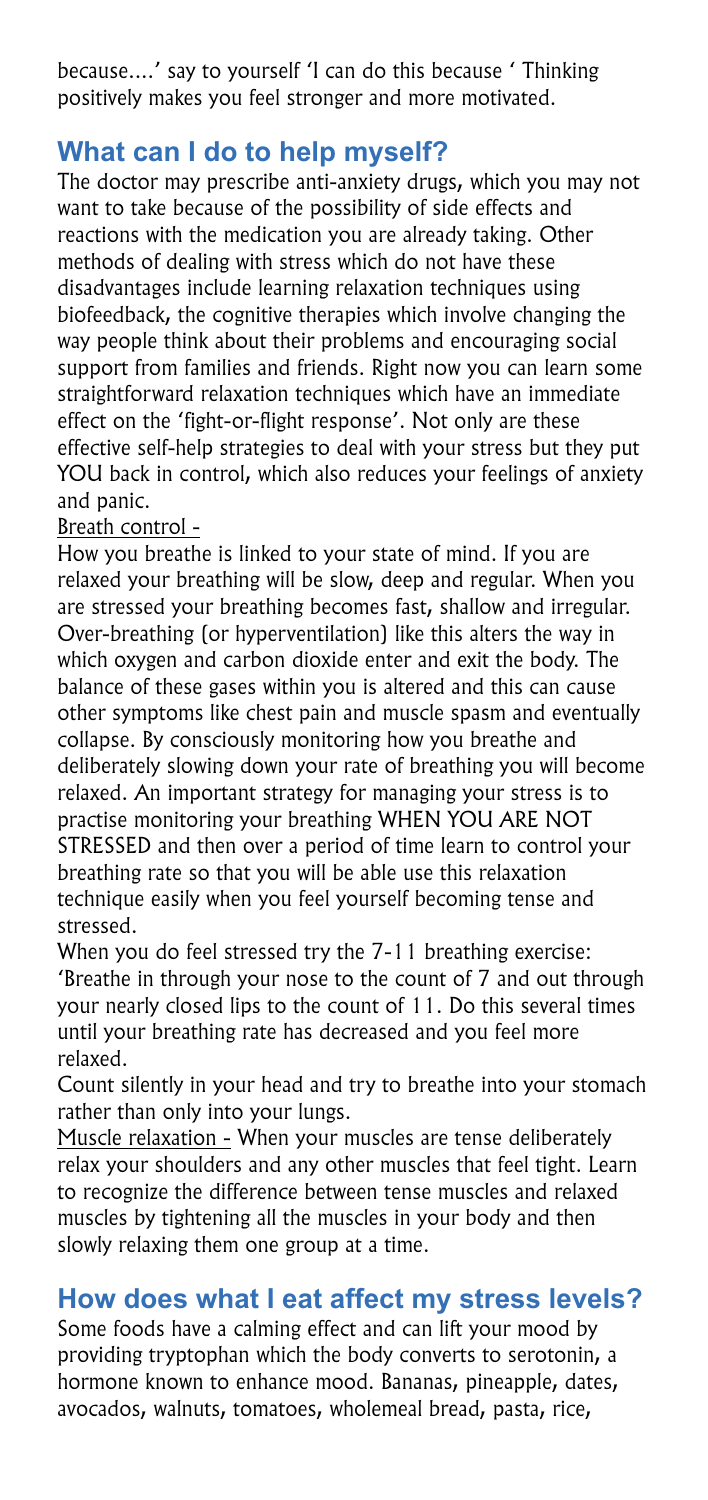beans, potatoes, fish, low-fat cheese, eggs and poultry together with herbs such as basil, rosemary, lemon balm, thyme, marjoram and nutmeg would form the basis of a stress reducing diet. In contrast other foods like caffeine, alcohol and sugar should be avoided. To keep your blood sugar level stable, be a 'grazer' and during the day try to have a carbohydrate snack every couple of hours.

## **Why can my friend cope when I can't?**

We are all individuals and we respond to stressful situations in different ways. It may be that personality helps some people to cope with illness more effectively than others. It could be that people who have previously had stressful experiences and coped, are stronger and more able to deal with future stress. Try not to compare yourself negatively with other people because there are many reasons why other people seem to be coping better than you.

## **What situations stress me?**

We are all unique, so what stresses one person may not stress another. Something only becomes stressful when people define it as a stressor and feel they are not able to cope with it. Try to identify those situations which are particularly stressful for you and discuss these with a friend or a member of the medical team who you feel comfortable talking to.

#### **When am I likely to become stressed? STRESS AT THE DIAGNOSIS STAGE:**

Problem: - you cannot understand or remember what the Doctor said after he told you the diagnosis.

Ways to deal with this:

- Take a friend or a relative with you.
- This reaction is a form of denial and is a useful coping strategy, but only in the short-term.
- . The dedicated nurse can explain again after you have left the doctor.
- Make another appointment at a later date with the doctor or the dedicated nurse.

#### **STRESS AT THE TREATMENT STAGE:**

Problem:- the treatment is unpleasant, painful, you cannot even contemplate the treatment procedures or the treatment routine interferes with your life style or embarrasses you in front of your friends.

Ways to deal with this:

- . Talk to the dedicated nurse.
- . Discuss your feelings with a friend or relative and if possible have them attend the treatment sessions with you.
- MRI scans cope with the panic associated with being enclosed and the noise of the machine by taking your favourite music on CD with you to be played.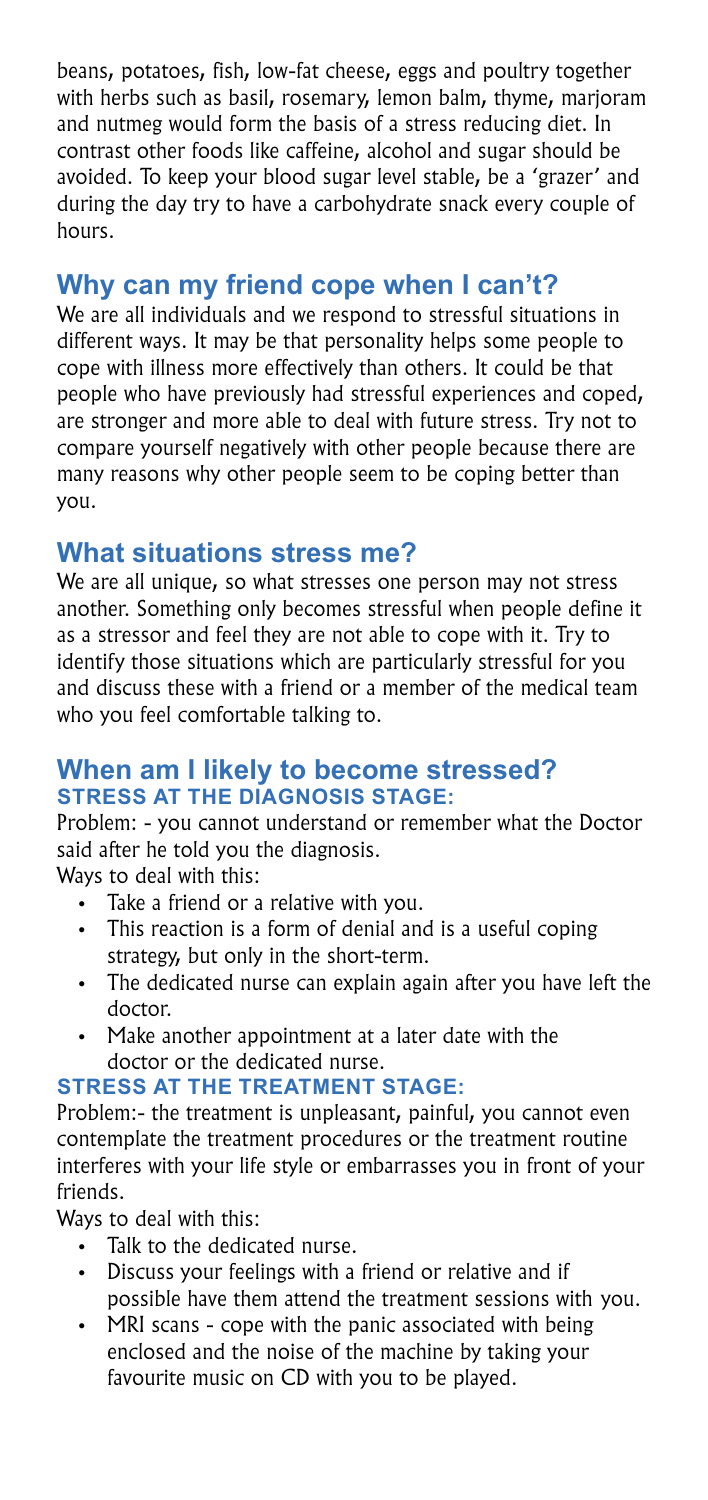- ! Blood tests fear of needles, unpleasantness, pain prepare by reminding yourself that it will be unpleasant but is a necessary part of getting you well again; take a friend or a relative with you; use the 7/11 breathing exercise to keep your stress levels under control; arrange to have coffee or tea afterwards quietly in the café.
- Operations talk through the procedure with a professional e.g. a dedicated nurse; tell yourself about those things you will be able to do after the operation which you can't do now; use the 7/11 breathing exercise to calm yourself; arrange a social event to take place after the operation and keep reminding yourself about this enjoyable event to come.
- Treatment at home try to develop a routine which fits in with your life, if necessary ask for help from the nurse or a relative or a friend.

#### **PROBLEM - THE AFFECTS OF THE ILLNESS ITSELF AND/OR THE TREATMENT ON YOUR FEELINGS OF WELLBEING.**

Ways to deal with this:

- Become aware of the limitations your illness and/or the treatment place on you, accept these limitations and work within them - you can still find enjoyment in life between periods of feeling unwell.
- Continue your previous interests as far as possible and/or develop new interests which you can follow during periods of feeling well.

#### **PROBLEM: - COMMUNICATING WITH MEDICAL STAFF.**

Ways to deal with this:

- . Insist that medical staff explain the treatment procedures fully to you, do not be afraid to ask them to explain again.
- . If you don't like something, tell the staff and ask them to help you.
- If you are caring for someone who is ill. you will have specific problems associated with looking after an ill person - ASK FOR HELP if you need it.

#### **PROBLEM: - NOT KNOWING WHAT TO SAY TO COMFORT THE PERSON WHO IS ILL**

Ways to deal with this:

- Sometimes it is better to listen and not say anything.
- Offer some practical help.
- . Be prepared to be flexible when the ill person is having a bad day.

LIVErNORTH is indebted to Dr Sue Vidler, PhD, BA, PGCE, Stress Management Consultant for her authorship of this leaflet. For further information on courses, presentations and personal consultations - email: svidler@tiscali.co.uk